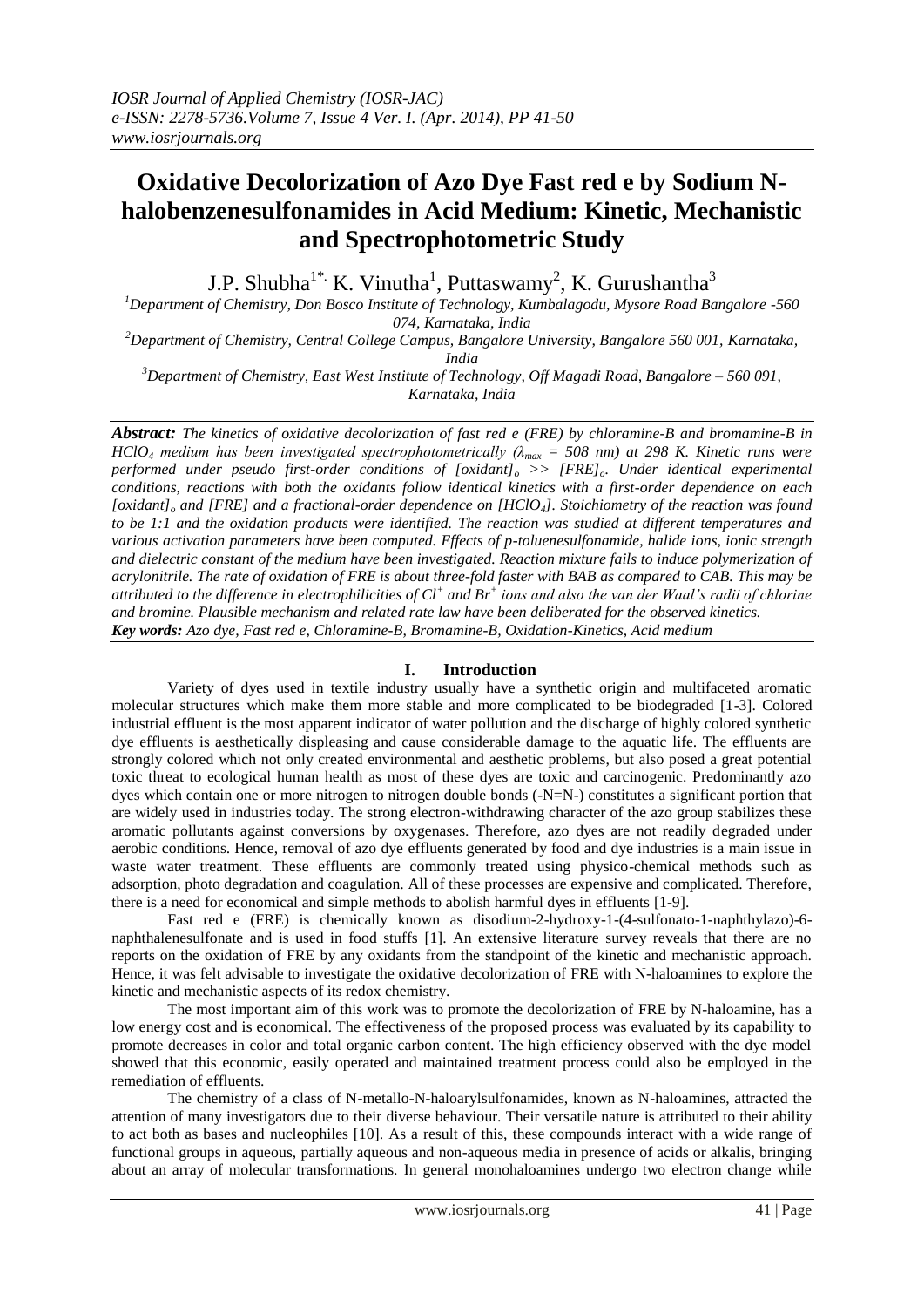dihaloamines act as four electron oxidants. The reduction products obtained are the respective sulfonamide and sodium chloride [11]. The dominant members of this class of chlorocompounds are chloramine-T (CAT) and chloramine-B (CAB). A review of literature reveals that although the reaction of aromatic sulfonyl chloramines have been known and extensively investigated [10, 12-16] there is not much of information [17-20] available on the reaction of corresponding bromamines, bromamine-T and bromamine-B. Sodium Nbromobenzenesulfonamide or bromamine-B (BAB) has gained importance as a mild oxidant and it can be readily prepared by brominating CAB. Bromamine-B is found to be a most potential oxidant among these Nhaloamines. There are but a few reports [21-22] on the kinetics of oxidation of organic substrates by BAB as compared to the studies with other haloamines as oxidants from mechanistic view point. For these reasons, it was felt interesting to investigate the mechanism of oxidation of FRE with this reagent.

In the light of existing information and in continuation of our research interest on the kinetic and mechanistic investigations of oxidation of various substrates in general and dyes in particular by CAB and BAB, the title reaction was undertaken. Accordingly, in this communication we report on the comprehensive kinetics of FRE oxidation by CAB and BAB in HClO<sub>4</sub> medium at 298 K.

# **II. Experimental**

#### **2.1 Materials**

Bromamine-B was prepared [23] by the partial debromination of dibromamine-B (DBB) as follows. Pure chlorine was bubbled through an aqueous solution of chloramine-B (30 g in 560 mL water) and liquid bromine (6 mL) was added dropwise with constant stirring. A yellow precipitate of DBB formed was washed well with H<sub>2</sub>O, filtered under suction, and dried in a vacuum desiccator. Dibromamine-B (31.5 g) was digested in batches with constant stirring in 50 mL of 4 mol dm<sup>-3</sup> NaOH. The resulting mass was cooled in ice, filtered under suction, and the product (BAB) was dried over anhydrous calcium chloride. The purity of BAB was tested iodometrically through its active bromine content and its FT-IR spectrum. Aqueous solutions of BAB were prepared, standardized whenever required by the iodometric method and preserved in brown bottles to prevent its photochemical deterioration [24]

Chloramine-B (E. Merck) and fast red e (SDFCL) were used as received. Solvent isotope studies were made with D2O (99.4 *%*) supplied by BARC, Mumbai, India. Analytical grade chemicals and double distilled water was used throughout.

## **2.2 Kinetic measurements**

Kinetic measurements were carried out using a UV–Visible spectrophotometer (Elico SL159). In the present study, the kinetic experiments were carried out between 288 and 308 K. For this purpose, a Raagaa Ultra Cold Chamber with digital temperature control (Chennai, India) was used. The temperature was maintained constant with an accuracy of  $\pm$  0.1 <sup>o</sup>C. Detailed kinetic runs were performed under pseudo first-order conditions of  $[oxidant]_0 \gg [FRE]_0$  at 298 K. Reactions were conceded in glass stoppard pyrex boiling tubes whose outer surfaces were coated black to prevent photochemical effects. The oxidant as well as the requisite amounts of FRE, HClO<sup>4</sup> solutions and water (to keep the total volume constant for all runs) taken in separate tubes were thermostatted for 30 min at 298 K. The reaction was initiated by the rapid addition of a measured amount of oxidant to the stirred reaction mixture. Instantaneously,  $4 \text{ cm}^3$  of the solution was pipetted into a cuvette placed in the UV-Vis spectrophotometer and absorbance measurements were made at 508 nm ( $\lambda_{\text{max}}$  for FRE) for more than two half-lives. The absorbance readings at  $t = 0$  and  $t = t$  are  $D_0$  and  $D_t$ . Plots of log  $D_0/D_t$  versus time were made to evaluate the pseudo first-order rate constants  $(k')$  which were found reproducible within  $\pm$ 4-5%.

#### **2.3 Reaction stoichiometry**

Reaction mixtures containing different ratios of oxidant to FRE in presence of 2.0 x  $10^{-3}$  mol dm<sup>-3</sup> HClO<sup>4</sup> were equilibrated at 298 K for 24 h. The unreacted oxidant in the reaction mixture was determined by iodometric titration. This analysis showed that in both the cases one mole of FRE consumed one mole of oxidant and the observed reaction stoichiometry is represented as: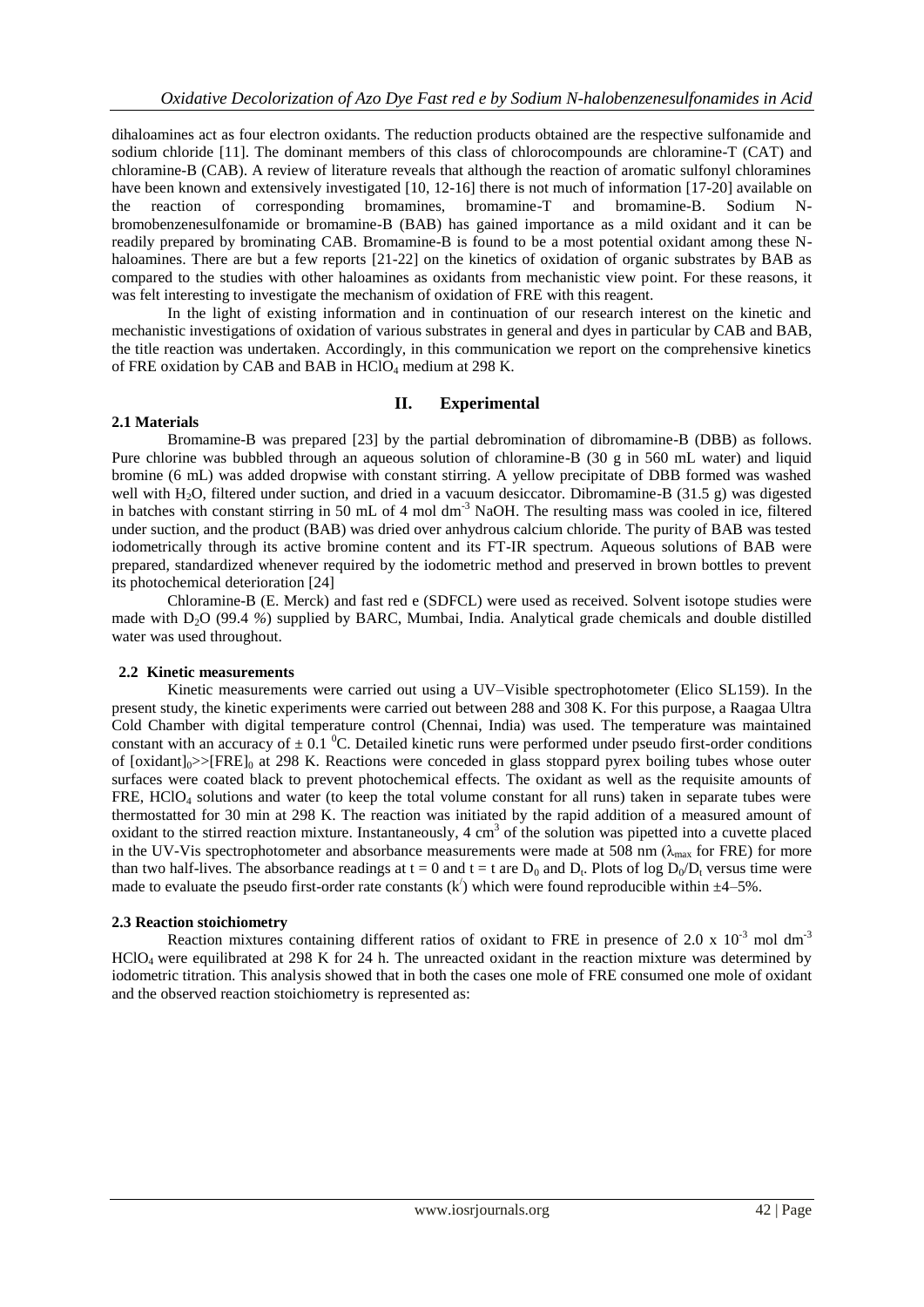

#### **2.4 Product analysis**

In the stoichiometric proportion, the reaction mixtures containing different concentrations of oxidant and substrate in 2.0 x  $10^{-3}$  mol dm<sup>-4</sup> HClO<sub>4</sub> under stirred condition was allowed to react for 24 h at 298 K. After completion of the reaction (monitored by thin layer chromatography), the reaction products were neutralized with alkali and extracted with ether. The organic products were subjected to spot tests and chromatographic analysis, which revealed the formation of naphthalene and naphthaquinone as the oxidation products of FRE and benzenesulfonamide as the reduction product of the oxidant. The products were confirmed by Mass spectral analysis [Fig. 1 & Fig. 2].

The reduction product of the oxidant, benzenesulfonamide, was extracted with ethylacetate and detected by TLC using petroleum ether: CHCl<sub>3</sub>: 1-butanol (2:2:1,  $v/v$ ) as the solvent system and iodine as spraying agent  $(R_f = 0.88)$ . It was further confirmed by GC-MS analysis. Molecular ion peak of 157 amu clearly confirms benzenesulfonamide (Fig. 3). All other peaks observed in MS can be interpreted in accordance with the observed structure. It was also noticed that there was no future oxidation of these products under present kinetic conditions.

#### **III. Results And Discussion**

#### **3.1 Effect of reactant concentration on the rate**

The kinetics of oxidation of FRE by CAB and BAB (hereafter abridged as oxidant) have been investigated at several initial concentrations of the reactants, under pseudo first-order conditions of [oxidant].  $\gg$  [substrate]<sub>0</sub>, in presence of HClO<sub>4</sub> at 298 K in both cases. The kinetic and mechanistic features for the oxidation of FRE with the closely related compounds  $CAB$  and  $BAB$  in  $HCIO<sub>4</sub>$  medium are same under identical experimental conditions but the comparative rates of oxidation of FRE by BAB are about three-fold faster than CAB.

Under the conditions  $[oxidant]_0$  >>  $[FRE]_0$  at constant  $[oxidant]_0$ ,  $[HClO_4]$ , temperature, plots of log (absorbance) versus time were linear (r>0.9952) indicating a first-order dependence of rate on [FRE] $_0$  in both the cases. The linearity of these plots in both cases, together with the constancy of the slopes obtained at different  $[FRE]_0$ , substantiates the first-order dependence of rate on  $[FRE]_0$ . The pseudo first-order rate constants  $(k)$  obtained are recorded in Table 1. Under the same experimental conditions the rate of reaction increased in [oxidant]<sub>0</sub> (Table 1) and plots of log k<sup> $\prime$ </sup> versus log [oxidant] were linear (r>0.9955) with unit slopes in both the cases. This establishes that the order of the reaction is first-order with respect to [oxidant]<sub>0</sub>. Further, plots of  $k'$  versus [oxidant]<sub>0</sub> were linear (r>0.9980) passing through the origin corroborate the first-order dependence on  $[oxidant]_0$ .

The rate of reaction augmented with increase in [HClO<sub>4</sub>] (Table 1) and plots of log  $k'$  versus log [HClO<sub>4</sub>] were linear  $(r > 0.982)$  with slopes of 0.69 and 0.66 for CAB and BAB, showing a fractional-order dependence on  $[HClO<sub>4</sub>]$ .

#### **3.2 Effects of halide ions and benzenesulfonamide concentration on the rate**

Addition of halide ions, Cl or Br, in the form of their sodium salts  $(1.0 \times 10^{-3} - 8.0 \times 10^{-3} \text{ mol dm}^{-3})$ showed no pronounced effect on the rate. This indicates that the halide ions play no role in the reaction. The ionic strength of the reaction medium was varied from 0.1 to 0.3 mol dm<sup>-3</sup> with NaClO<sub>4</sub> solution keeping other experimental conditions constant. It was found that addition of NaClO<sub>4</sub> showed negligible effect on the reaction rate, representing the participation of nonionic species in the rate-determining step. Hence no attempts were made to maintain the ionic strength of the medium stable for kinetic runs. Addition of benzenesulfonamide (RNH<sub>2</sub>) to the reaction mixture (5.0 x 10<sup>-3</sup> mol dm<sup>-3</sup>) did not influence the rate significantly indicates that RNH<sub>2</sub> is not involved in any step prior to the rate determining step of the proposed scheme.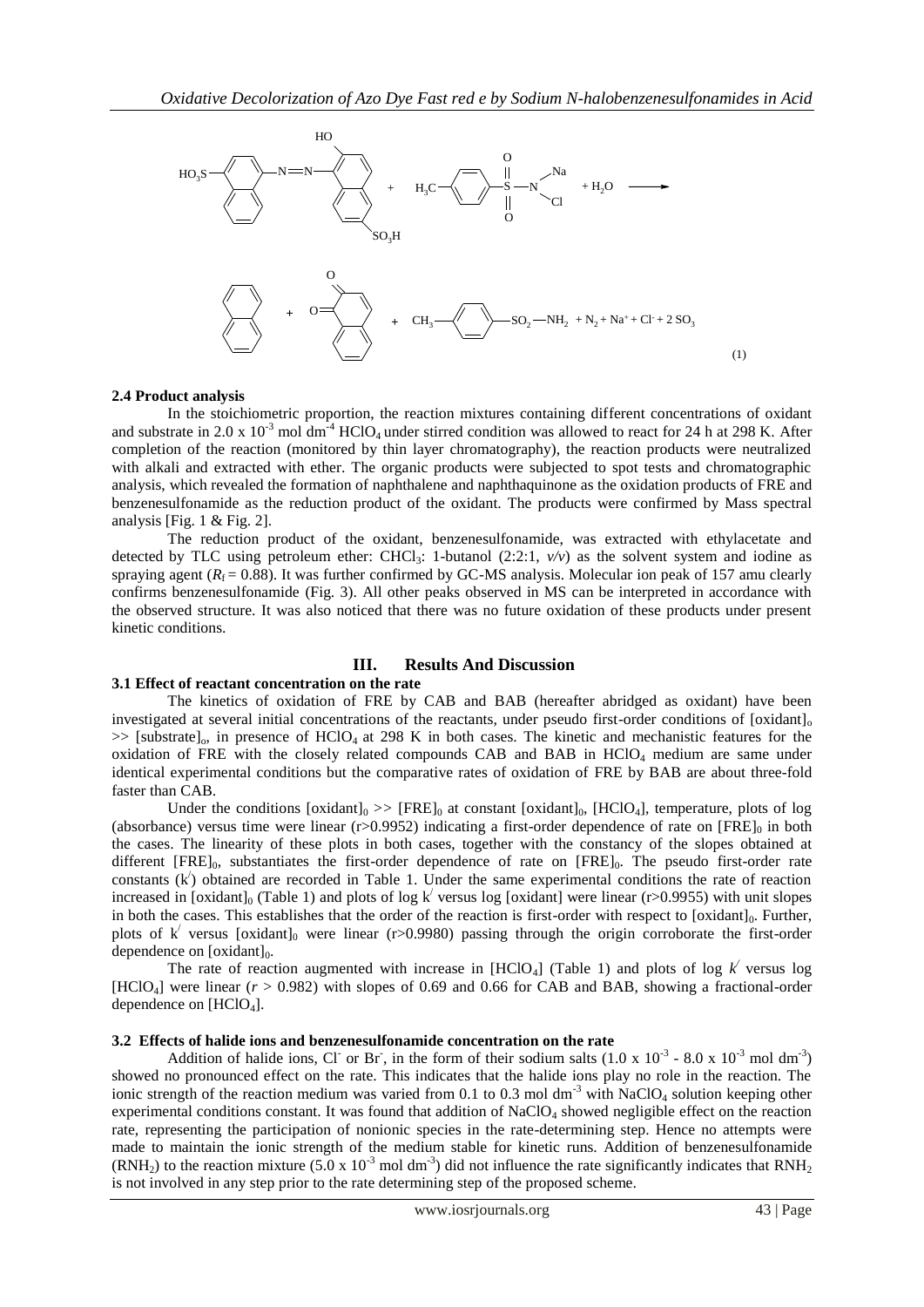## **3.3 Effect of dielectric constant of the medium on the rate**

The dielectric constant (D) of the medium was mottled by adding MeOH (0-30 %  $v/v$ ) to the reaction mixture with all other experimental conditions being held constant but the rates were not considerably altered with both the oxidants.

## **3.4 Effect of solvent isotope on the rate**

Since the oxidation of FRE by CAB and BAB was increased with  $H^+$  ions, the solvent isotope effect was studied in D<sub>2</sub>O as the solvent medium for both the oxidants. The rate constants for CAB and BAB revealed that  $k'(H_2O)$  was equal to 3.26 x 10<sup>-4</sup> s<sup>-1</sup> and 9.80 x 10<sup>-4</sup> s<sup>-1</sup>, and  $k'(D_2O)$  was 3.75 x 10<sup>-4</sup> s<sup>-1</sup> and 12.7 x 10<sup>-4</sup> s<sup>-1</sup>, respectively. Thus, the solvent isotope effect,  $k'(H_2O) / k'(D_2O)$  were found to be 0.86 and 0.77 for CAB and BAB.

#### **3.5 Effect of temperature on the rate**

The reaction was studied at different temperatures (288-313 K), keeping other experimental conditions constant. From Arrhenius plots of log  $k'$  vs. 1/T ( $r > 0.9955$ ), composite activation parameters (E<sub>a</sub>,  $\Delta H^{\neq}$ ,  $\Delta S^{\neq}$ , ∆G<sup>≠</sup> and log A) were computed for the oxidation of FRE by CAB and BAB. These data are summarized in Table 2.

## **3.6 Test for free radicals**

Alkene monomers such as acrylonitrile and freshly prepared 10% acrylamide solutions were added to the reaction mixture to instigate polymerization by free radicals formed *in situ*. The lack of polymerization indicated the absence of free radicals in the reaction mixture. This clearly ruled out the possibility of free radical mechanism. The controlled experiments were also performed under similar reaction conditions without oxidant.

#### **3.7 Reactive species of sodium N-halo-benzenesulfonamides**

Organic N-haloamines are sources of positive halogens and these reagents have been exploited as oxidant for a variety of substrates in both acidic and alkaline media [12, 16]. Since organic N-haloamines have analogous chemical properties, it is predicted that identical equilibria exist in aqueous acidic and basic solutions of these compounds [25-26]. Chloramine-B and bromamine-B act as oxidizing agents in acidic and alkaline media [27-29] with a two electron change per mole giving benzenesulfonamide (BSA) and NaCl or NaBr. The redox potential of CAT-PTS couple is pH dependent [25] and decreases with increase in pH of the medium  $(E_{\text{redox}}1.138 \text{ V}, 1.778 \text{ V}, 0.614 \text{ V}$  and 0.5 V at pH 0.65, 7.0, 9.7 and 12, respectively). In view of the homogeneity in properties of N-haloamines, similar redox potential behaviour can be expected for CAB and BAB also. The nature of the active oxidizing species and mechanism depends on the nature of halogen atom, the groups attached to the nitrogen and the reaction condition. The species accountable for such oxidizing character may be different depending on the pH of the medium.

Chloramine-B and bromamine-B (RNXNa) are moderately strong electrolytes [26] in aqueous solutions (RNXNa  $\equiv$  $(X + Na<sup>+</sup>)$ , and depending on the pH of the medium, these reagents furnish different types of reactive species in solutions [26, 28-29]. The possible oxidizing species present in acid medium are RNHX, RNX<sub>2</sub>, HOX and also perhaps  $H_2OX^+$ .

#### **3.8 Reaction scheme**

In the present studies, the first-order dependence of rate on  $[oxidant]_0$  and no effect of rate on  $[RNH_2]$ clearly ruled out the opportunity of both  $RNX<sub>2</sub>$  and HOX as reactive species. The probability of the dichloro compound as the reactive species is ruled out, since clear first-order plots are obtained for the desertion of the [substrate]. Added benzenesulfonamide does not hinder the reaction indicating that HOX is not principally involved in the rate determining step. Further, Bishop and Jennings [28] have shown in their studies on aqueous solutions of CAT, that pH~ 3-4, the concentration of anion TsNCl is greater than that of the free acid.

$$
TsNCI^{+} + H^{+} \implies TsNHCI \tag{1}
$$

Where Ts is  $CH_3C_6H_4SO_2$ . Hence a protonation equilibrium (1) suggesting the anion can be assumed as the reactive oxidizing species. Since organic haloamines have similar chemical properties, the same equilibrium can be expected for CAB and BAB also.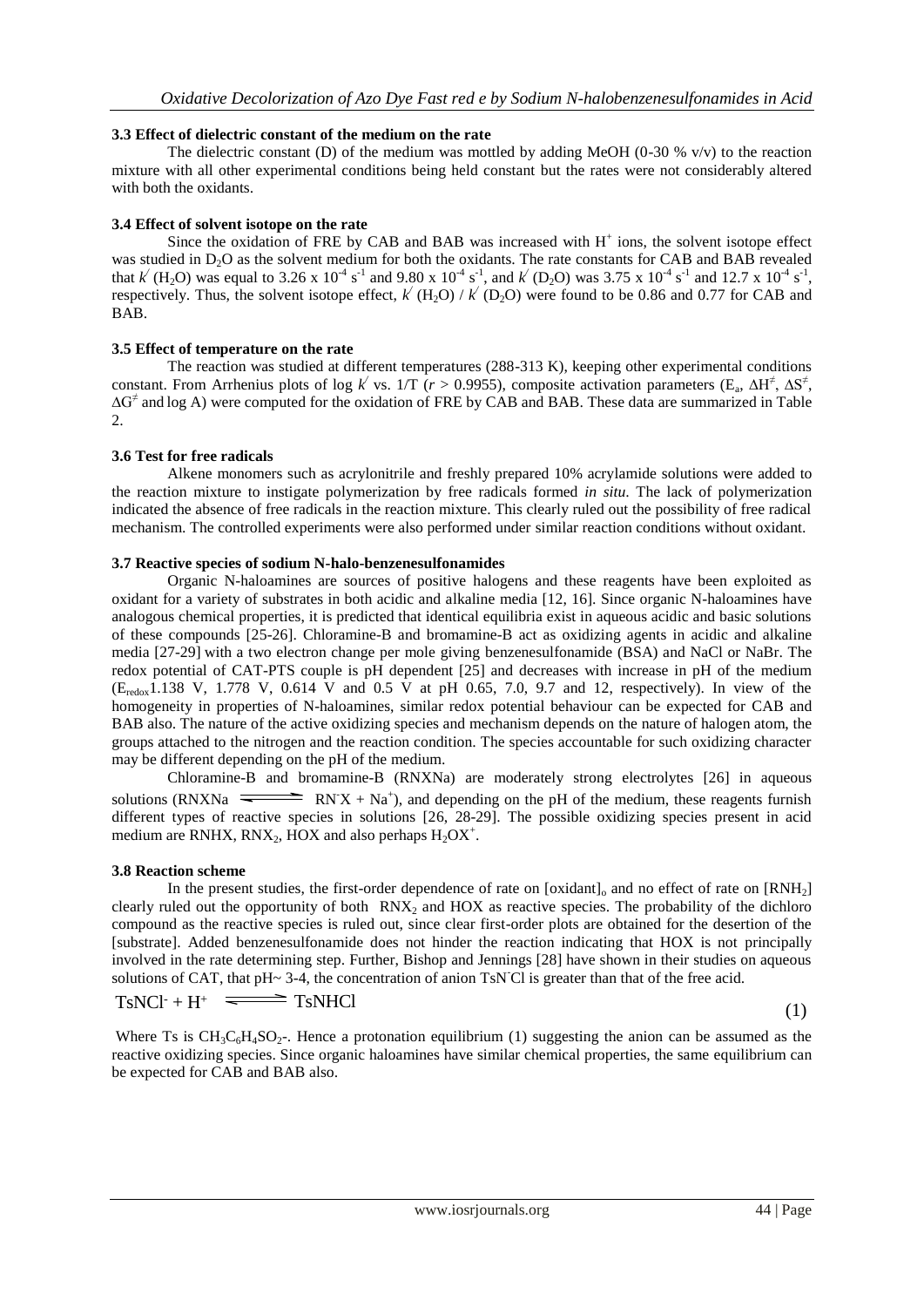$$
RNX^{2} + H^{+}
$$
\n
$$
KNHX + FRE
$$
\n
$$
k_{2}
$$
\n
$$
KNHX + FRE
$$
\n
$$
k_{2}
$$
\n(i) fast\n(ii) slow and rate-determining\n(i) slow and rate-determining\n(i) slow and rate-determining\n(i) slow and rate-determining\n(ii) slow and rate-determining\n(i) slow and rate-determining\n(i) slow and rate-determining\n(i) slow and rate-determining\n(ii) slow and rate-determining\n(i) slow and rate-determining\n(i) slow and rate-determining\n(i) slow and rate-determining\n(ii) slow and rate-determining\n(i) slow and rate-determining\n(i) slow and rate-determining\n(i) slow and rate-determining\n(iv) slow and rate-determining\n(iv) slow and rate-determining\n(iv) slow and rate-determining\n(iv) slow and rate-determining\n(iv) slow and rate-determining\n(iv) slow and rate-determining\n(v) slow and rate-determining\n(v) slow and rate-determining\n(v) slow and rate-determining\n(v) slow and rate-determining\n(v) slow and rate-determining\n(v) slow and rate-determining\n(v) slow and rate-determining\n(v) slow and rate-determining\n(v) slow and rate-determining\n(v) slow and rate-determining\n(v) slow and rate-determining\n(v) slow and rate-determining\n(v) slow and rate-determining\n(v) slow and rate-determining\n(v) slow and rate-determining\n(v) slow and rate-determining\n(v) slow and rate-determining\n(v) slow and rate-determining\n(v) slow and rate-determining\n(v) slow and rate-determining\n(v) slow and rate-determining\n(v) slow and rate-determining\n(v) slow and rate-determining\n(v) slow and rate-determining\n(v) slow and rate-determining\n(v) slow and rate-determining\n(v) slow and rate-determining\n(v) slow and rate-determining\n(v) slow and rate-determining\n(v) slow and rate-determining\n(v) slow and rate-determining\n(v) slow and rate-determining\n(v) slow and rate-determining\n(v) slow and rate-determining\n(v) slow and rate-determining\n(v) slow and rate-determining\n(v) slow and rate-determining\n(v) slow and rate-determining\n(v) slow and rate-determining\n(v) slow and rate-determining\n(v) slow and rate-determining\n(v) slow and rate-determining\n(v) slow and rate-determining\n(v) slow and rate-determining\n(v) slow and rate-determining\n(v) slow and rate-determining\n(v) slow and rate-determining\n(v) slow and rate-determining\n(v) slow and rate-determining\n(v) slow and rate-determining\n(v) slow and rate-determining\n(v) slow and rate-determining\n(v) slow and rate-determining\n(v) slow and rate-determining\n(v)

**Scheme 2.** A general reaction scheme for the oxidation of FRE by CAB and BAB in acid medium.

In general azo dyes containing hydroxyl groups conjugated to azo group exhibit azo-hydrazone tautomerism. Since FRE belongs this class of monoazo dyes and hence it exhibits tautomerism as shown below.



(Azo) (Hydrazone)

In the present case, the azo form of the dye reacts with the conjugate acid of the oxidant to form a FREoxidant complex  $(X)$  with the elimination of  $RNH<sub>2</sub>$ . The complex in acid medium undergoes protodesulfonation followed by hydrolysis and cleavage of azo bond to yield the ultimate products naphthalein and 1,2 naphthaquinone as shown in scheme 2.

#### **3.9 Kinetic rate law**

A detailed mode of oxidation of FRE by CAB and BAB in acid medium is illustrated in Scheme 2, where the structure of the transitional complex  $X$  is shown. In a fast initial equilibrium (step (i) of Scheme 1), the anion RNX<sup>-</sup>, in acid accelerating step generates the active oxidizing species RNHX. In a slow / rate limiting step (step (ii)), the lone pair of electrons on oxygen of FRE attacks the positive halogen of RNHX forming an intermediate species X. This intermediate complex X (step (iii)) undergoes hydrolysis followed by several fast steps leading to the formation of naphthaquinone and naphthalene as end products.

If [oxidant]<sub>t</sub> represents the total concentration of the oxidant, then from steps (i) and (ii) of Scheme 1,<br>[oxidant]<sub>t</sub> =[RN`X] + [RNHX] (9)

$$
[oxidant]_t = [RN'X] + [RNHX]
$$
\n(9)

By substituting [RN`X] from step (i) of Scheme 1, into Eqn 9 and solving for [RNHX], one gets,

$$
[\text{RNHX}] = \frac{\text{K}_1 \left[ \text{oxidant} \right]_t \left[ \text{H}^+ \right]}{1 + \text{K}_1 \left[ \text{H}^+ \right]}
$$
(10)

From the slow and rate determining step (step (ii) of Scheme 1),  $Rate = k_2$  [RNHX] [FRE] (11) By substituting for [RNHX] from Eqn 10 into Eqn 11, the following rate law is obtained:  $K_1 k_2$  [oxidant]<sub>t</sub> [FRE] [H<sup>+</sup>]

$$
\begin{array}{|c|c|c|c|c|}\n\hline\n\hline\n\text{12}\text{)} & \text{13}\n\end{array}
$$

 $1 + K_1$  [H<sup>+</sup>]

 $Rate =$ 

The derived rate law 12 is in good agreement with the experimental results, wherein a first order dependence of rate on each [oxidant]<sub>o</sub> and  $[{\rm FRE}]_o$  and a fractional-order dependence on  $[{\rm H}^+]$ .

In the present investigations, disparity of dielectric constant of the medium does not have an effect on the rate appreciably. The effect of varying solvent composition and dielectric constant on the rate of reaction has been described in several studies [30-34]. For limiting case of zero angle of approach between two dipoles or an ion-dipole system, Amis [33] has shown that a plot of log  $k'$  versus 1/D, gives a straight line with a negative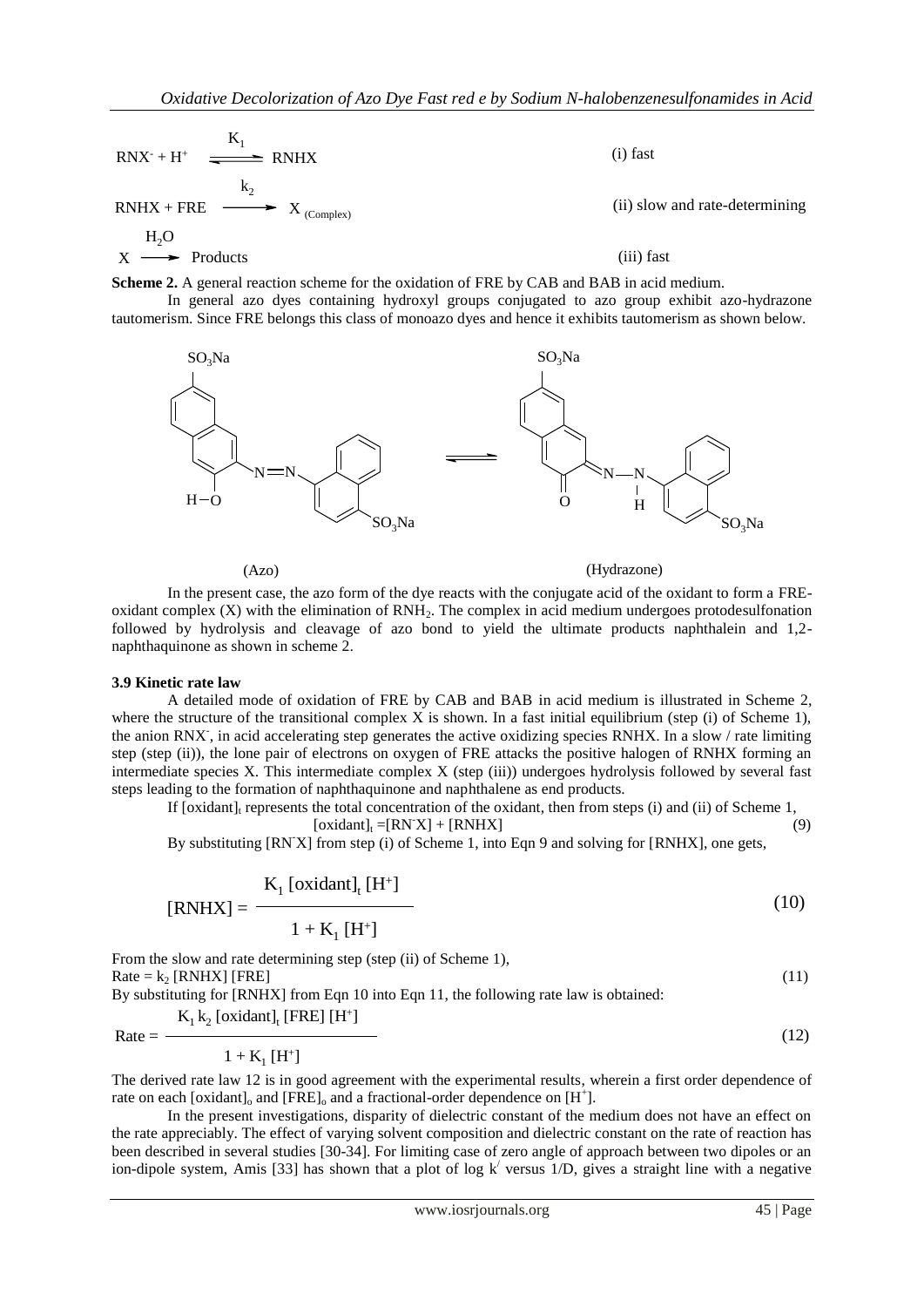slope for a reaction between a negative ion and a dipole or between two dipoles, where a positive slope results for a positive ion-dipole interaction. The total absence of the effect of varying dielectric constant on the rate cannot be explained by the Amis theory [33]. Applying the Born equation, Laidler [34] has anticipated the following equation for a dipole-dipole interaction:

 $\ln k' = \ln k_0 + 3 / 8kT (2/D - 1) [\mu^2_A / r^3_A + \mu^2_B / r^3_B - \mu^2_A / r^3]$ 

 $_{\neq}$ ] (13) where  $k_0$  is the rate constant in a medium of infinite dielectric constant,  $\mu$  represents the dipole moment and r refers to the radii of the reactants and activated complex. It can be seen from Eq. (13) that the rates should be greater in a medium of lower dielectric constant when  $r_A^3 = r_A^3 + r_B^3$  representing that the extent of charge scattering in the transition state is different. On the other hand,  $r^3 \neq r^3$  a +  $r^3$  implies the absence of a dielectric effect of the solvent on the rate, as was observed in the present investigations, signifying that the transition state is not very much different from the reactants with respect to the size and charge of the transition state and the reactants.

Reactions in aqueous medium that are susceptible to acid-base catalysis have been studied in heavy water  $(D<sub>2</sub>O)$  after equilibrium. Since the majority oxidation reactions of organic compounds involve the cleavage of C-H bond, deuterium isotope effect on such reaction gives information regarding the nature of the rate determining step. In the present investigations, solvent isotope studies have shown that the rate of reaction is higher in  $D_2O$  medium. For a reaction involving a fast equilibrium  $H^+$  or OH ion transfer, the rate increases in  $D_2O$  medium since  $D_3O^+$  or OD are a stronger acid and a stronger base respectively, than  $H_3O^+$  and OH ions [35-36]. The observed solvent isotope effect of  $k'(H_2O)$  and  $k'(D_2O) < 1$  is due to the greater acidity of  $D_3O^+$ compared to  $H_3O^+$ . However, the magnitude of increase in rate in  $D_2O$  is small (expected value is 2-3 times greater). This may be due to the fractional order dependence of rate on  $[H^+]$ . Hence, this observation supports the planned mechanism.

#### **3.10 Relative reactivity of CAB and BAB**

A comparison of the rates of reaction of CAB and BAB shows that the oxidation of FRE is about threefold faster in BAB compared to CAB, under identical set of experimental conditions. This is endorsed by the relative magnitudes of activation energies (Table 2). This trend may be attributed to the difference in elctrophilicities of the halocations,  $Cl^+$  and  $Br^+$  ions, involved in the oxidation processes and, is also related to the ease with which these species are generated in reactions. In these oxidation reactions, the electronegativity values of  $Br^+$  and  $Cl^+$  play a vital role. Bromine has the elctronegativity of 2.7, while chlorine has a higher value of 2.8. As the elcetronegativity increases the electropositive nature decreases. Since the halo cations are the reactive species in these oxidation reactions, the electropositive nature is in the order: Br > Cl. Therefore the reactivity of BAB is more compared to CAB. This trend may also be due to the moderate difference in the van der Waals's radii of bromine and chlorine. A similar behaviour has been observed in the oxidation of several other substrates using CAB and BAB. The facts furnished in the present research and the literature reports [16,17,20,37-38] lead to conclude that BAB is a stronger oxidant compared to CAB.

The negligible influence of difference of ionic strength and addition of benzenesulfonamide and halide ions are in conformity with the proposed mechanism. The proposed mechanism is also supported by the judicious value of energy of activation and other thermodynamic parameters (Table 2). The fairly high positive values of  $\Delta G^{\neq}$  and  $\Delta H^{\neq}$  indicate the transition state is highly solvated while the negative entropy of activation reflects the formation of a compact and ordered transition state. Further, the experimental observation illustrates that there is no effect of benzenesulfonamide, halide ions and ionic strength on the reaction rate which also substantiates the anticipated mechanism.

In the present redox system the optimum conditions for the controlled oxidation of FRE by CAB and BAB to naphthalene and 1,2-naphthaquinone in acid medium have been developed. Accordingly, this redox system can be scaled up to industrial operation. Furthermore, FRE is one of the chief components in the effluents of various industries and is environmentally hazardous and also carcinogenic compound. Hence, the present simple method developed can be adopted for treating the FRE dye present in industrial effluents to reduce toxicity caused by this dye. Also, this method offers several advantages including short reaction time, cost effective and moderately non-toxic reagents which make the reaction process simple.

#### **IV. Conclusions**

The kinetics of oxidation of FRE by CAB and BAB in acid medium obeys the rate law –d[oxidant] / dt  $=$  k [oxidant]<sub>o</sub> [AB]<sub>o</sub> [H<sup>+</sup>]<sup>x</sup>, where x= 0.69 and 0.66 for CAB and BAB respectively. Oxidation products were identified by GC-MS analysis. The present method developed for the oxidative decolorization of FRE with CAB and BAB is advantageous. Furthermore, the simple and well-designed method developed in the present research can be implemented for treating FRE present in industrial effluents to diminish the toxicity caused by this dye.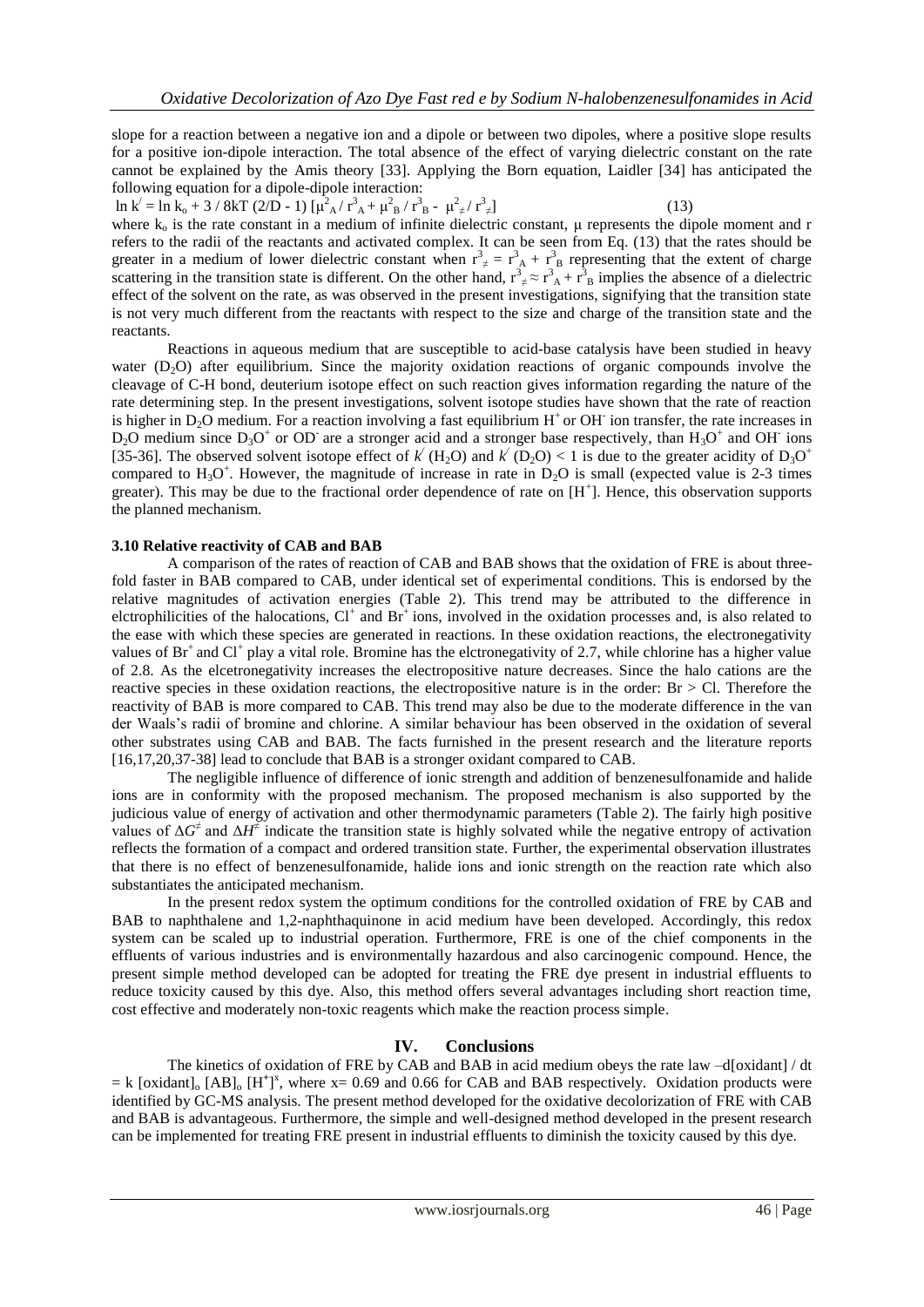#### **Acknowledgement**

The authors are thankful to The Principal and The Management, Don Bosco Institute of Technology for the facilities and support. Financial assistance from Visvesvaraya Technological University Research Grants, NO VTU/Aca./2012-13/A-9/760 is gratefully acknowledged.

#### **References**

- [1]. Zollinger, H., Colour chemistry: Synthesis, properties and applications of organic dyes and pigments, New York, VCH, 1981. [2]. Perkowski, J., Ledakowicz, S., Fibres Text East Eur. 10, 68 (2002)
- [2]. Perkowski, J., Ledakowicz, S., Fibres Text East Eur. **10,** 68 (2002)
- [3]. Waters, B.D., Colour in Dyehouse Effluent, Cooper, P. Ed. Society of Dyers and Colourists, Bradford, 1995.
- [4]. Pearce, C.I., Lloyd, J.R., Guthrie, J.T., Dyes Pigments **58,** 179 (2003)
- [5]. Umbuzeiro, G.D.A., Freeman, H.S., Warren, S.H., De Oliveira, D.P., Terao, Y., Watanabe, T., Claxton, L.D., Chemosphere **60,** 55 (2005)
- [6]. Oakes, J., Gratton, P., J. Chem. Soc. Perkin Trans **2,** 2201 (1998) and references therein.
- [7]. Abrahat, E.N., Dyes and their intermediates, London, UK Edward AQrnolds Ltd. 1977.
- [8]. Ligrini, O., Oliveros, E., Braun, A., Chem Rev**, 93,** 671 (1993)
- [9]. J.J. Roxon, A.J. Ryan, S.E. Wright, Food Cosmet Toxicol, *5***,** 367 (1967)
- [10]. M.M. Campbell, G. Johnson, Chem. Rev. **78,** 65 (1978)
- [11]. A.R.V. Murthy, B.S. Rao, Proc Indian Acad. Sci*.* **35,** 69 (1952)
- [12]. K.K. Banerji, B. Jayaram, D.S. Mahadevappa, J. Sci. Ind. Res. **46,** 65 (1987)
- [13]. D.H. Brenner, In. Synth. Reagents **6**, 9 (1985)
- [14]. B.T. Gowda, D.S. Mahadevappa, J. Chem. Soc. Perkin Trans. II **323,** (1983)
- [15]. A. Geethanjali, Synlett. **18**, 2857 (2005)<br>[16]. E. Kolvari, A. Ghorbani-Choghamarani,
- [16]. E. Kolvari, A. Ghorbani-Choghamarani, P. Salehi, F. Shirini, M.A. Zolfigol, J. Iran. Chem. Soc. **4,** 126 (2007)
- [17]. Puttaswamy. D.S. Mahadevappa, K.S. Rangappa, Bull. Chem. Soc. Japan **62,** 3343 (1989)
- [18]. S. Ananda, M.B. Jagadeesha, Puttaswamy. B.M. Venkatesha, T.K. Vinod, N.M.M. Gowda,. Int. J. Chem. Kinet. **32,** 776 (2000)
- [19]. V. Shashikala, K.S. Rangappa, J. Carbohyd. Chem.**21,** 219 (2002)
- [20]. Puttaswamy. R.V. Jagadeesh, Appl. Catal. A: Gen*.* **292,** 259 (2005)
- [21]. SP. Meenakshisundaram, R. Markkandan, Indian J. Chem*.* **44A***,* 71 (2005)
- [22]. Puttaswamy, J.P. Shubha, Bull. Korean Chem. Soc. **30 (9),** 1939 (2009)
- [23]. M.S. Ahmed, D.S. Mahadevappa, Talanta **27,** 669 (1980)
- [24]. J.C. Morris, J.A. Salazar, M.A. Wineman, J. Am. Chem. Soc. **70,** 2036, (1948)
- [25]. R.J.D. Saldanha, S. Ananda, B.M. Venkatesha, N.M.M. Gowda, J. Mol. Struct. **147,** 606 (2002)
- [26]. E. Bishop, V.J. Jennings, Talanta, **1,**197 (1958)
- [27]. K.S. Rangappa, H. Ramachandra, D.S. Mahadevappa, N.M.M. Gowda, Int. J. Chem. Kinet. **28,** 265 (1996)
- [28]. F.F. Hardy, J.P. Johnston J. Chem. Soc. Perkin Trans II 742, (1973)<br>[29]. B.G. Pryde, F.G. Soper, J. Chem. Soc. 1582, (1962)
- [29]. B.G. Pryde, F.G. Soper, J. Chem. Soc. 1582, (1962)<br>[30]. E.A. Moelwyn-Hughes, The kinetics of reaction in s
- [30]. E.A. Moelwyn-Hughes, The kinetics of reaction in solutions, Oxford, Clarender Press, 374, 1947.<br>[31]. A.A. Frost, R.G. Pearson, Kinetics and Mechanism, New York, Wiley 135, (1961)
- [31]. A.A. Frost, R.G. Pearson, Kinetics and Mechanism*,* New York, Wiley 135, (1961)
- [32]. E.S. Amis, Rates Anal. Chem. **27,** 1672 (1955)
- [33]. K.J. Laidler, Chemical kinetics New Delhi, Tata Mc Graw-Hill, 211,(1955)
- [34]. C. Reichardt, Solvent and Solvent Effects in Organic Chemistry New York, Wiley- Vctt, 219, (2003)
- [35]. C.J. Collins, N.S. Bowman, Isotope Effects in Chemical Reactions New York, Van- Nostrand, 267, 1970.
- [36]. A. Kohen, H.H. Limbach, Isotope Effects in Chemistry and Biology. Florida, CRC Press, 827 (2006)<br>[37]. H.M.K. Naidu, B. Yamuna, D.S. Mahadevappa, Indian J. Chem. **26A**, 114 (1987)
- [37]. H.M.K. Naidu, B. Yamuna, D.S. Mahadevappa, Indian J. Chem. **26A,** 114 (1987)
- [38]. Puttaswamy, R.V. Jagadeesh, Int. J. Chem. Kinet.**38,** 48 (2006).

Table - 1 Effect of Variation of oxidant, FRE and HClO<sub>4</sub> concentrations on the reaction rate at 298 K.

| $10^3$ [oxidant] $_o$    | $10^4$ [FRE] <sub>o</sub> | $10^4$ [HClO <sub>4</sub> ] |            | $10^4 k (s^{-1})$ |  |
|--------------------------|---------------------------|-----------------------------|------------|-------------------|--|
| $(mod \text{ } dm^{-3})$ | $(mod \text{ } dm^{-3})$  | $(mod \text{ } dm^{-3})$    | <b>CAB</b> | <b>BAB</b>        |  |
| 0.8                      | 2.5                       | 2.0                         | 0.73       | 2.19              |  |
| 1.6                      | 2.5                       | 2.0                         | 1.68       | 5.01              |  |
| 3.2                      | 2.5                       | 2.0                         | 3.26       | 9.80              |  |
| 4.0                      | 2.5                       | 2.0                         | 4.23       | 12.7              |  |
| 5.0                      | 2.5                       | 2.0                         | 7.22       | 21.4              |  |
| 3.2                      | 1.0                       | 2.0                         | 3.36       | 9.84              |  |
| 3.2                      | 2.0                       | 2.0                         | 3.62       | 9.57              |  |
| 3.2                      | 2.5                       | 2.0                         | 3.26       | 9.80              |  |
| 3.2                      | 4.0                       | 2.0                         | 3.72       | 9.91              |  |
| 3.2                      | 5.0                       | 2.0                         | 3.02       | 9.69              |  |
| 3.2                      | 2.5                       | 0.5                         | 1.22       | 3.52              |  |
| 3.2                      | 2.5                       | 1.0                         | 2.34       | 7.05              |  |
| 3.2                      | 2.5                       | 2.0                         | 3.26       | 9.80              |  |
| 3.2                      | 2.5                       | 3.0                         | 4.60       | 13.6              |  |
| 3.2                      | 2.5                       | 4.0                         | 6.72       | 17.4              |  |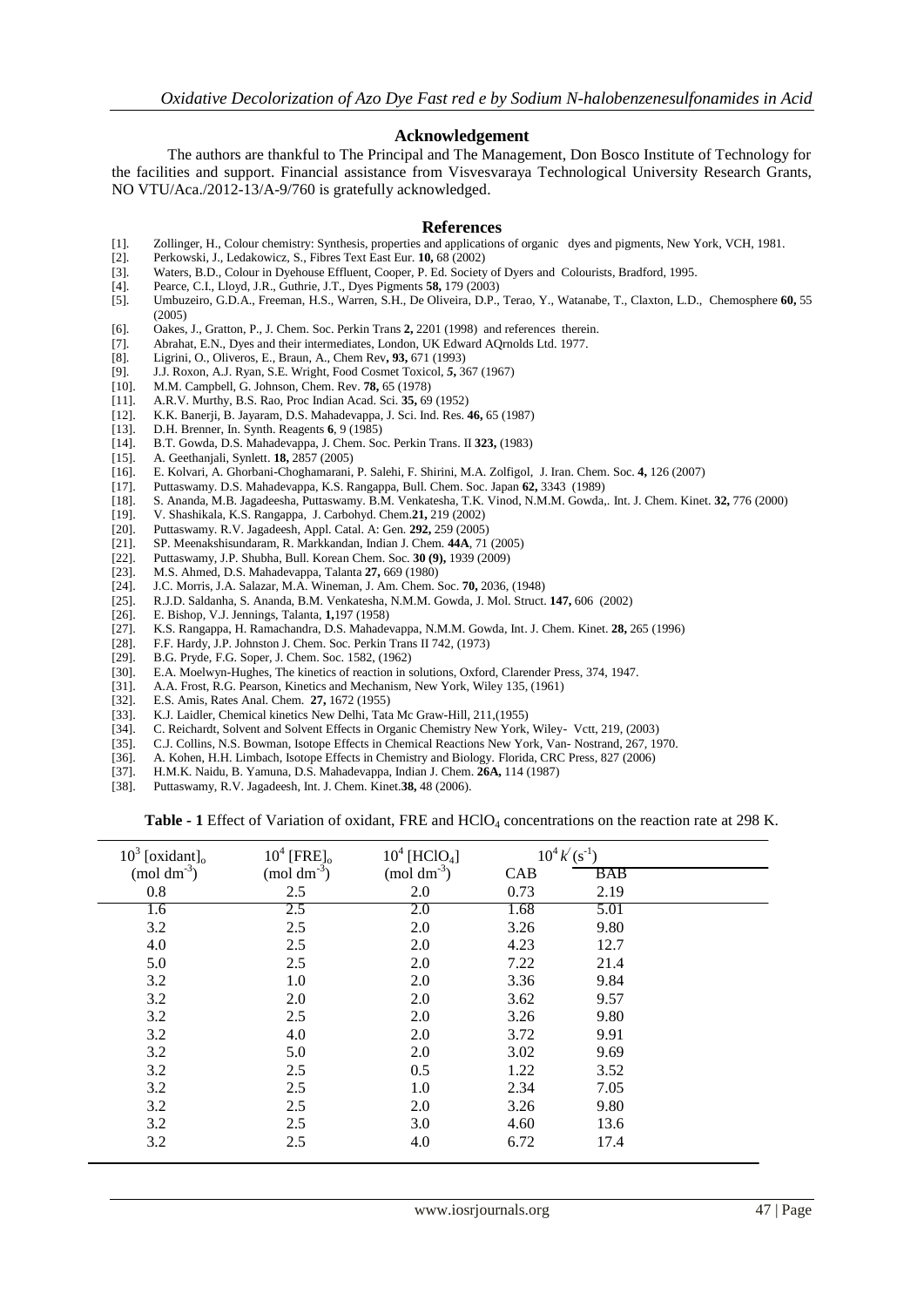| Temperature (K)                                         | $10^4$ K (s <sup>-1</sup> | $10^4 K$ (s <sup>-1</sup> ) |  |
|---------------------------------------------------------|---------------------------|-----------------------------|--|
|                                                         | CAB                       | BAB                         |  |
| 283                                                     | 1.12                      | 4.58                        |  |
| 288                                                     | 1.40                      | 5.95                        |  |
| 298                                                     | 3.26                      | 9.80                        |  |
| 303                                                     | 4.87                      | 12.2                        |  |
| 313                                                     | 9.05                      | 16.5                        |  |
| $E_a(kJ \text{ mol}^{-1})$                              | 50.7                      | 30.9                        |  |
| $\Delta H^{\neq}$ (kJ mol <sup>-1</sup> )               | 48.2                      | 28.4                        |  |
| $\Delta G^{\neq}$ (kJ mol <sup>-1</sup> )               | 92.9                      | 90.1                        |  |
| $\Delta S^{\neq}$ (JK <sup>-1</sup> mol <sup>-1</sup> ) | $-150$                    | $-207$                      |  |

**Table - 2** Temperature dependence on the reaction rate and activation parameters for the oxidation of FRE by CAB and BAB in acid medium.

[oxidant]<sub>0</sub> = 2.0 x 10<sup>-4</sup> mol dm<sup>-3</sup>; [FRE]<sub>0</sub> = 1.8 x 10<sup>-3</sup> mol dm<sup>-3</sup>; [HClO<sub>4</sub>] = 1.2 x 10<sup>-4</sup> mol dm<sup>-3</sup>.



**Fig- 1** GC-Mass spectrum of naphthalene with its molecular ion peak at128 amu.



**Fig- 2** GC-Mass spectrum of naphthaquinone with its molecular ion peak at158 amu.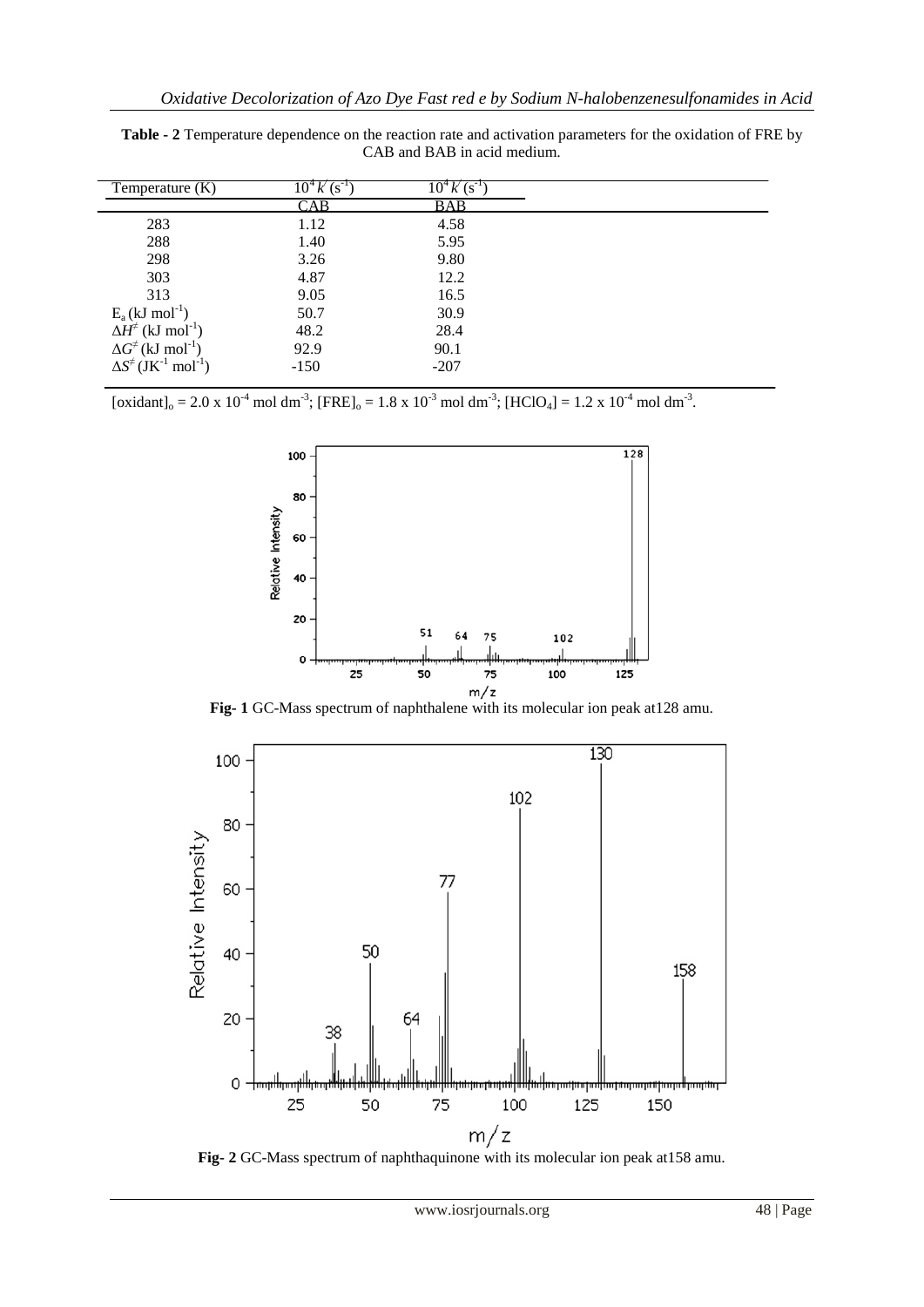

**Fig - 3** GC-Mass spectrum of benzenesulfonamide with its molecular ion peak at 157 amu.